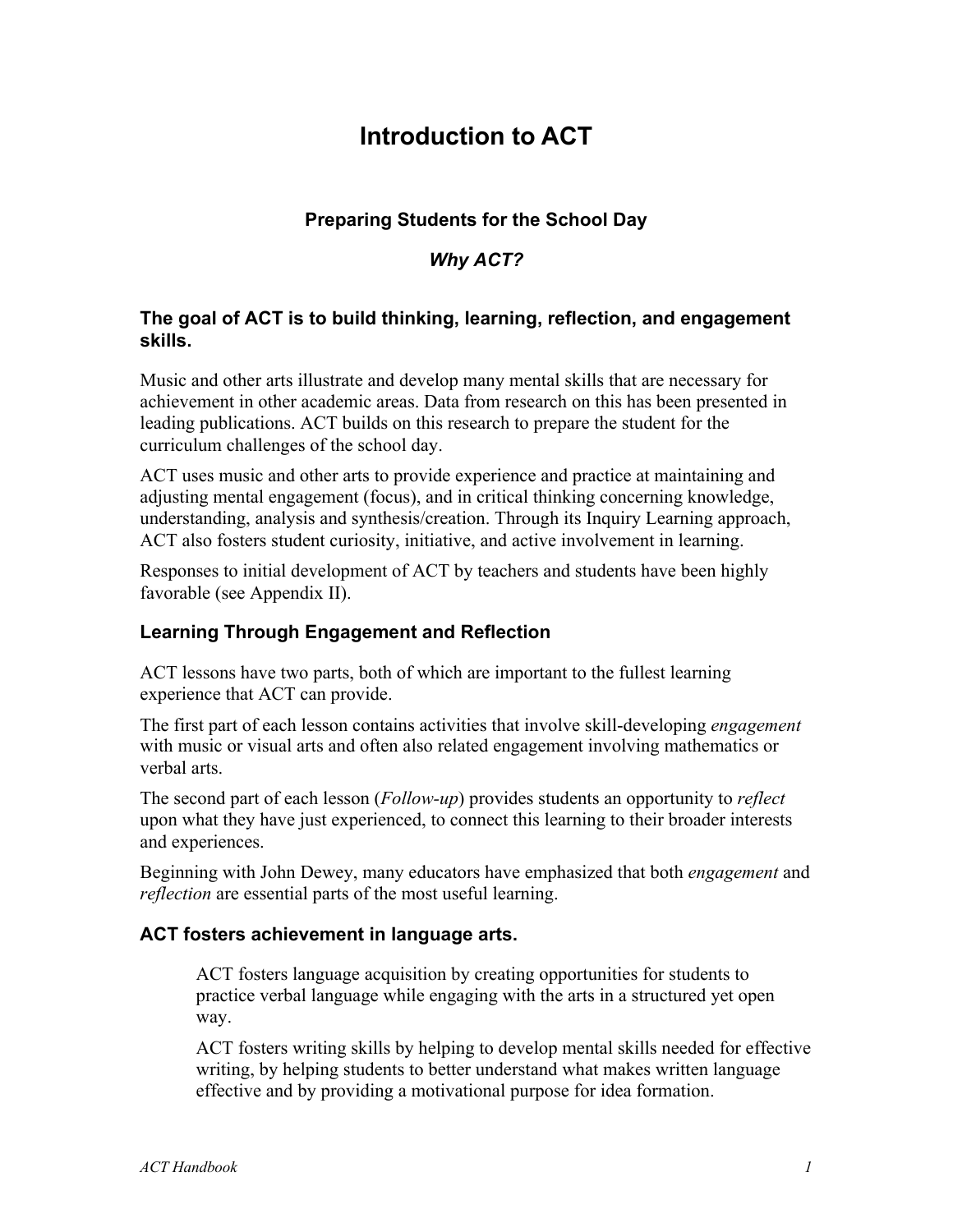ACT fosters reading skills by helping to develop mental skills needed to read with understanding; and by providing both background information, which enables understanding of literature, and active involvement, which increases interest.

# **ACT fosters achievement in mathematics.**

ACT creates a motivational atmosphere of physical engagement to promote active mathematics learning.

ACT fosters math skills by helping to develop mental skills for using mathematics effectively, building number sense, and then understanding of how and why mathematical operations on numbers are developed in the way they are and what they accomplish.

# **ACT Lessons**

ACT lessons have been designed to develop through the arts general engagement and thinking skills and also foster adaptation of these skills to specific academic areas. At this stage of development ACT focuses on mental skills and their adaptations to language arts

and math for the elementary school level.

ACT lessons are intended to be presented creatively and freely. These lessons, which require 20-30 minutes of class time, prepare students for learning in a variety of disciplines. They are especially effective if used regularly to begin each school day.

- The lessons in each series should be presented sequentially.
- They can be revisited as needed.



- They can be presented in shorter time increments, which would extend over more days.
- They can be combined with material from other lessons and integrated with other curricula.

ACT lessons are labeled as follows:

- Lessons marked "A" prepare a student for active involvement in further learning, and build basic engagement and thinking skills.
- Lessons marked "M" address connections to mathematical skills.
- Lessons marked "L" address connections to language arts.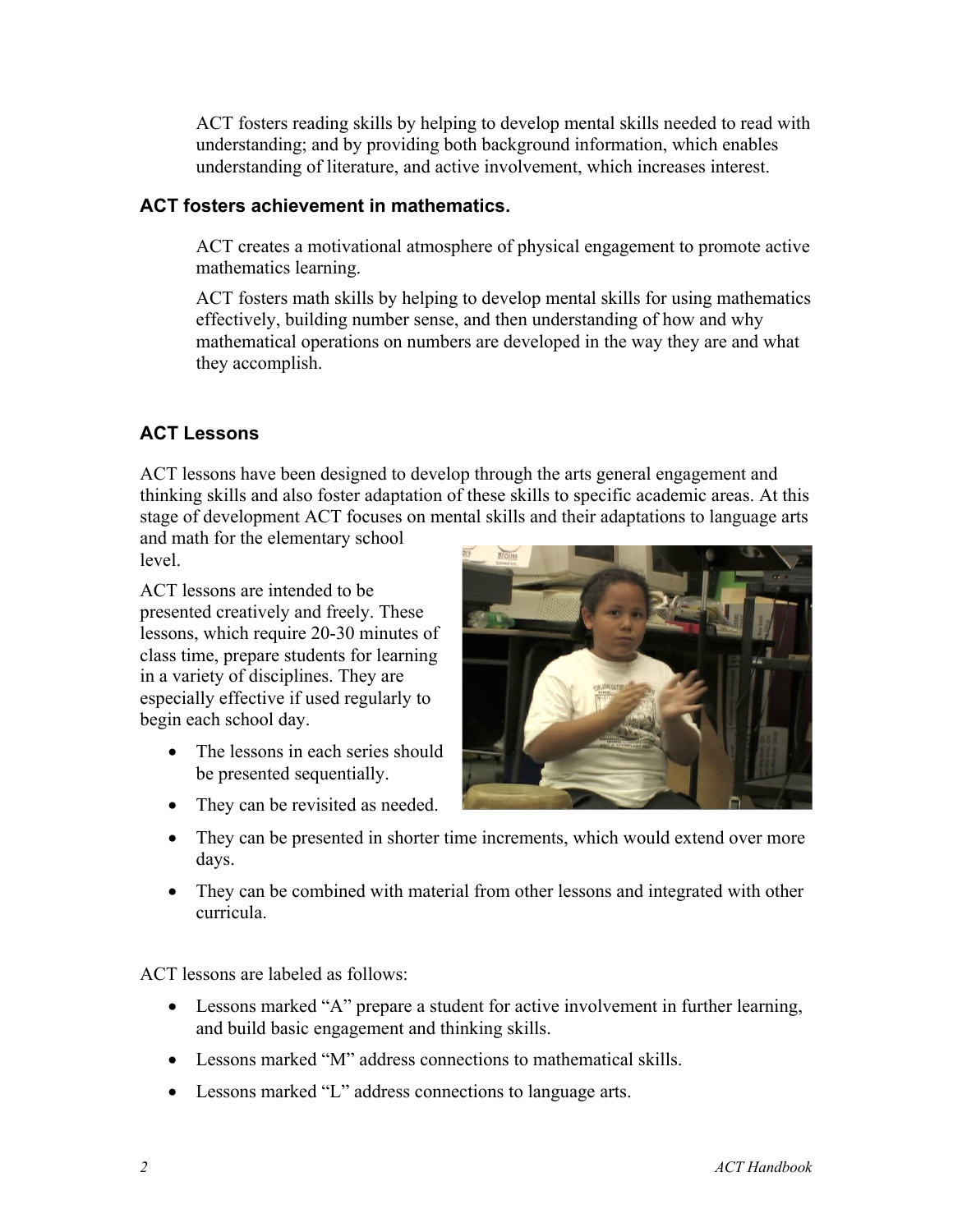# **"A" Series of ACT Lessons**

#### **Introduction**

### **ACT Lessons A1-A3:** *Listening and Engagement*

• These initial lessons serve to develop skills at active learning by having students listen to and interact with music.

### **ACT Lessons A4-A11:** *Developing Thinking, Learning, and Engagement Skills*

• These eight lessons develop the ability to clap and conduct rhythmically in time to music, skills that may seem simple but actually use the mind in complex ways.

### **ACT Lessons A12-A31:** *Organizing Information in Your Mind*

- In these lessons, students use music and visual art to explore two ways to organize and use information.
	- o *Sequence*
		- Thinking involving sequence is important both in mathematics and language arts.
	- o *Categorization*
		- Thinking involving categorization is important to language arts and to mathematical thinking concerning probability and statistics.
	- o Teachers should adjust the pace at which they cover these lessons according to the preparation of their students.
	- o Students who receive coordinated music and visual arts training may be able to progress more rapidly through these lessons.
	- o Students without coordinated musical training may need to repeat one or more of Lessons A15, A17, A19, and A21-A31 in order to master this sequence.
	- o Any lesson may be repeated until most students have mastered it.



• Lessons A12-A14 introduce thinking about musical space, which is developed further in Lesson A15.